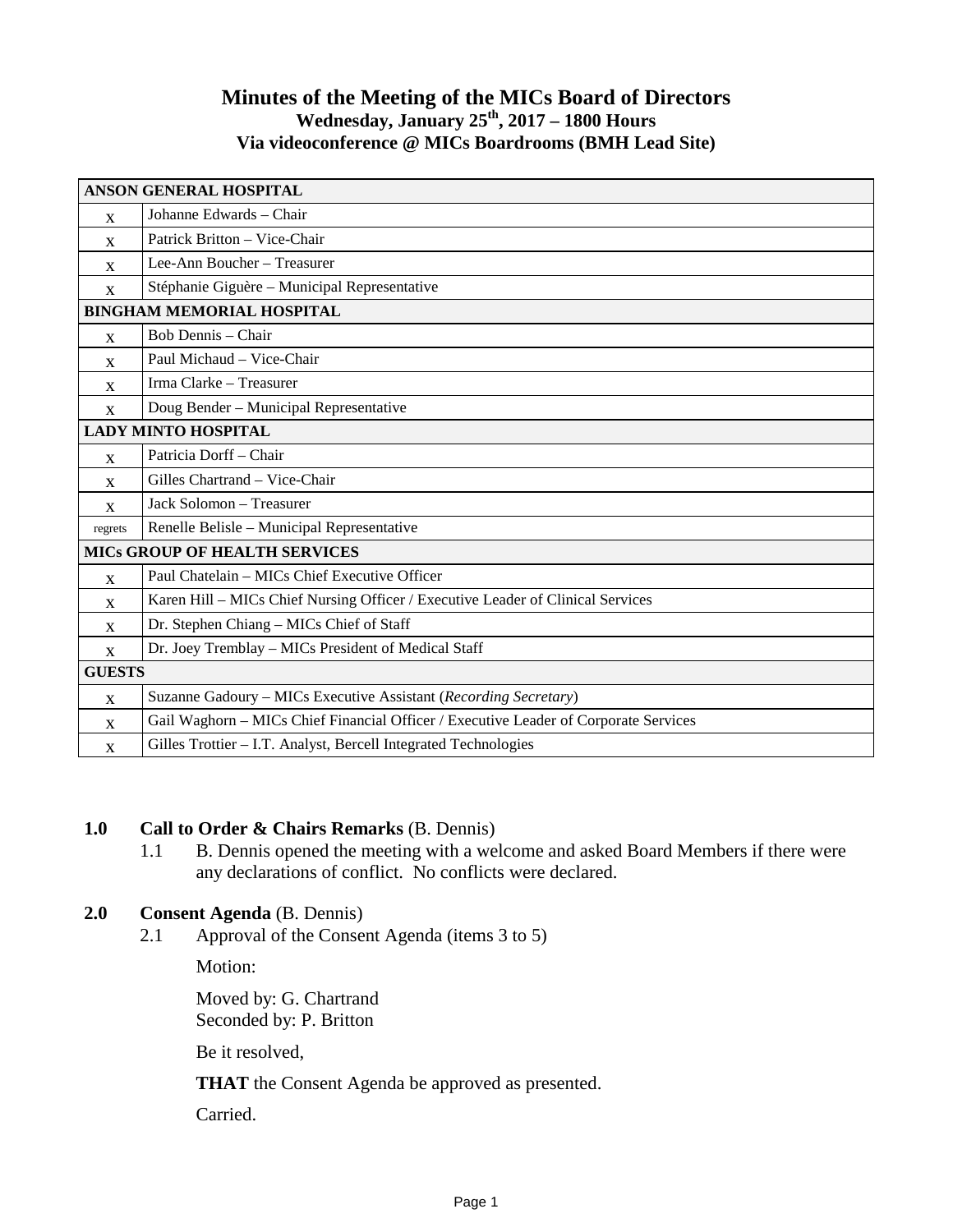### **3.0 MICs News** (B. Dennis)

• December 2016 and January 2017 MICs News were provided for information.

### **4.0 MICs Medical Staff** (B. Dennis)

• Minutes of the MICs MAC meeting held September  $21<sup>st</sup>$ , 2016 were provided for information.

#### **5.0 Next Meeting Dates**

• As per agenda.

#### **6.0 Approval of the Regular Board Meeting Agenda** (B. Dennis)

The agenda was reviewed.

Motion:

Moved by: J. Edwards Seconded by: P. Dorff

Be it resolved,

**THAT** the MICs Board of Directors approve the board agenda for the regular board meeting as presented.

Carried.

### **7.0 Approval of Minutes** (B. Dennis)

7.1 Minutes of the MICs Board of Directors meeting held November  $23<sup>rd</sup>$ , 2016 were provided for information. Some minor type-os were corrected. Minutes will be revised.

Motion:

Moved by: I. Clarke Seconded by: G. Chartrand

Be it resolved,

**THAT** the MICs Board of Directors approve the minutes of the meeting held November  $23^{\text{rd}}$ , 2016 as amended.

Carried.

#### **8.0 Follow-Up Items**

- 8.1 Review of 2016-2017 Board Work Plan
	- The Board Work Plan was reviewed.
	- Sentinel events/near misses will be moved to March for reporting

#### **9.0 MICs Finance**

- 9.1 November 2016 Financial Statements G. Waghorn
	- Chief Financial Officer gave a detailed overview of the financial statements for the three hospitals
	- This is an interim update; a more detailed report including variances will be provided at a later date; currently reporting on third quarter numbers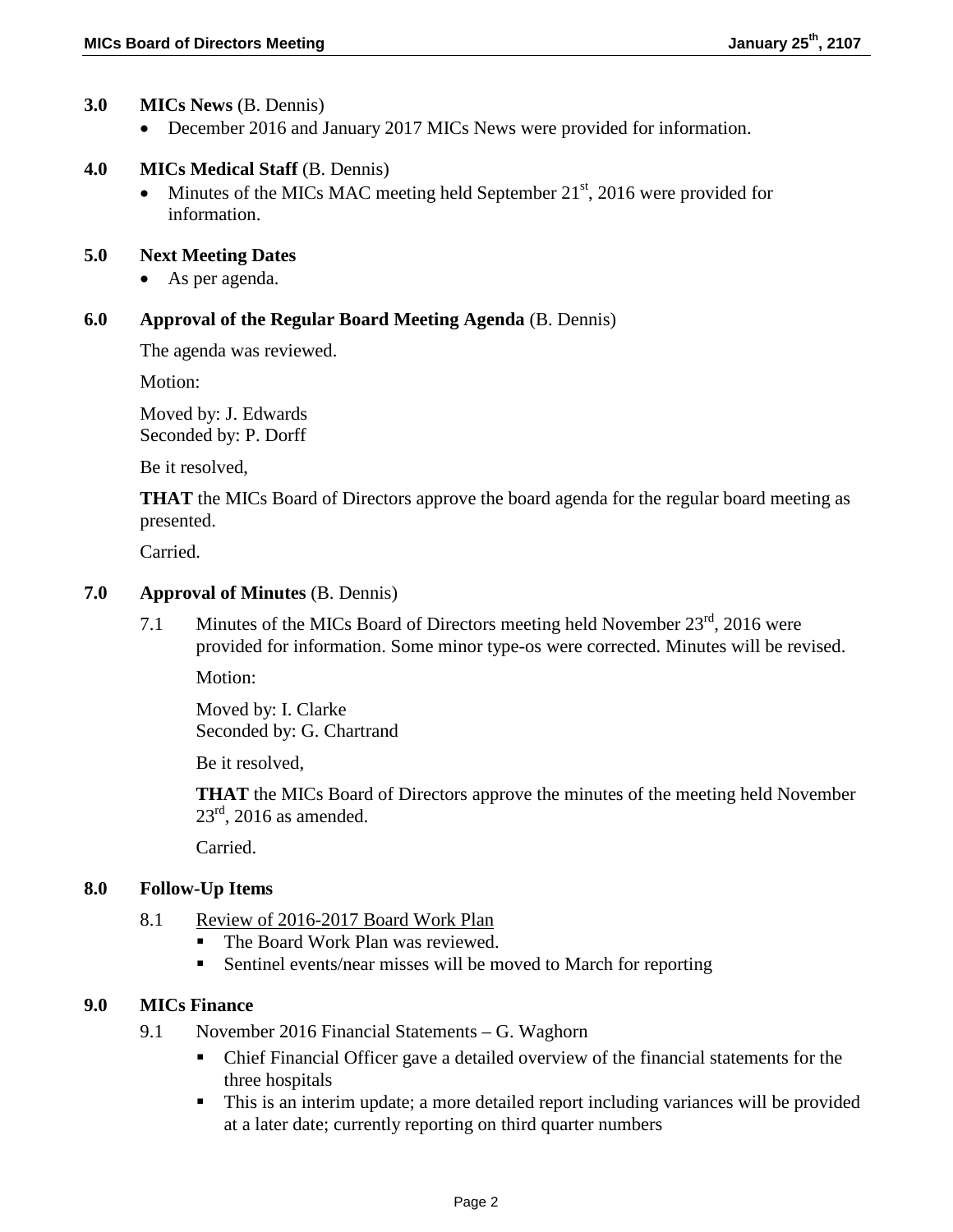- BMH: operating at a surplus of \$232,262; there is some deferred operation revenue which will not be recognized until later on this year; hospital is in good financial shape; nothing unique has happened since the last report
- AGH: deficit dropped from last year; operating at a deficit of \$92,915; could possibly balance budget by year end; deficit is not growing
- LMH: surplus of \$300,238; under budget in nursing costs due to the vacancy in surgical services; benefit costs are decreasing in third quarter

Motion:

Moved by: P. Dorff Seconded by: J. Solomon

Be it resolved,

**THAT** the MICs Board of Directors approve the November 2016 financial statements for Bingham Memorial Hospital, Anson General Hospital and Lady Minto Hospital as presented.

Carried.

### **10.0 Trustee Education/Presentations**

- 10.1 Cyber Risks G. Trottier
	- I.T. Analyst for Bercell Integrated Technologies presented Cyber Security
	- No one is immune from an attack; they can affect personal PCs and corporate systems
	- Brute force attack: application that tries 1,000 times per second to attack and is eventually successful
	- Cyber fraud:
	- Distributed denial of service attack: overload server until the website is no longer available
	- Phishing attacks: email from seemingly legit site; information sent goes to hackers
	- Malware, spyware, ransomware: pop-ups that are installed on computer without your permission; can steal your data
	- Drive-by downloads; your PC can become infected while surfing a website that is already infected by malware
	- Bercell limits the risk of cyberattacks by monitoring all devices within MICs 365 days a year, internet logging and reporting; reports can be provided; they filter emails, provide Windows updates, firewalls, software updates and ensure privacy via the VPN tunnels between sites through encryption; wireless infrastructure – access points have been restructured; group policies: control individual workstations, password control, account lockout, software restrictions implemented; end user permissions: users have limited access to critical operating system features; generic passwords on devices have been removed; daily backups to offsite storage unit; locked server rooms and network cabinets making them tamper proof
	- MICs Spam Filter: received 1 million and a half emails; 780,000 of them were spam
	- 42,000 viruses have been blocked
	- Improving security in 2017: email archiving (all emails sent and received); this device is tamper proof; this would be in compliance with FIPPA; hard drive encryption will prevent someone else from accessing a stolen notebook; improved mobile device management - cellphone with MICs email must have a password; can be wiped or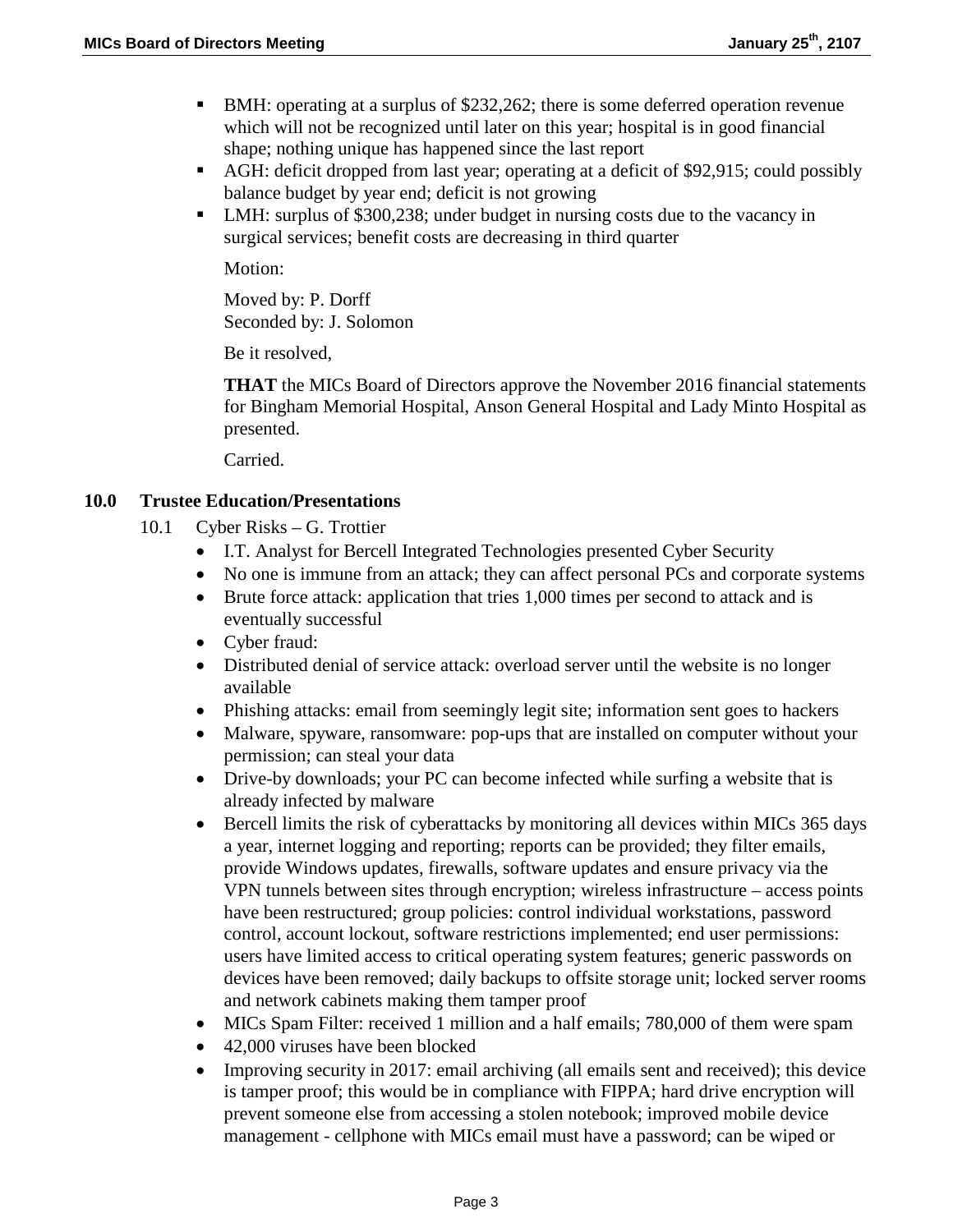locked remotely; network access solutions – card swipe, proximity login, fingerprint scanners – logout takes 15 minutes which gives others time to steal information; removal of generic logon accounts – every employee must sign in with their own account; password reset policy – IT receives requests from Team Members to reset their passwords. They may not know who the person is; there has to be a system in place to verify identity of Team Member; updated website – move website from BMH to a cloud based system; ongoing upgrades and improvements to existing services

- Board members were invited to ask questions
- Certain areas are more at risk; this can be micromanaged in nursing and other multimembers departments where the logout time would be decreased
- Bercell is obligated to advise the privacy officer when a breach occurs
- Physicians need to have all of their programs available on every computer they use; this is something that can be done
- 10.2 "The Who's Who of the MICs Board of Directors" Activity S. Gadoury
	- This leadership exercise was done at the board retreat in December and was not complete without the input from the board members who were absent
	- The board members provided their shape and colour which were added to the board
	- Once the board was completed, the board members could see how their strengths and weaknesses work within the board of directors' structure
	- This is also to be used for future board recruitment

### **11.0 Presentations/Reports** (B. Dennis)

- 11.1 Chief Executive Officer Report: (P. Chatelain)
	- The report was provided for information. CEO provided the following overview:
	- Still working on the RFP for SCM; land survey was completed last month
	- Discussions with ministry are ongoing
	- Curling bonspiel is being held this weekend in I.F.; it is one of many fundraising events planned for SCM Re-development
	- HIRF projects: received exceptional circumstance grant for the AGH roof; roof work is almost completed; the three tenders for the oil tanks came in early January 2017. All three bids were way over budget. The \$150,000 HIRF Exceptional Circumstances Grant (ECP) will be applied to the roof project as it is expected to be over budget upon completion. We will apply for another ECP in the spring of 2017 and possibly re-tender the oil tank project over the summer; hospice beds will be fully functional by February and March; there will be a grand opening for all hospice beds at all sites with ministry representatives; date to be determined; open forum was not well attended in Nov. but was well prepared; next forum is in Matheson on March  $1^{st}$ ; some lab tests that are no longer being paid by OHIP are being billed to patients since Jan.  $1<sup>st</sup>$ , 2017; billable amounts vary and are less common tests; patients need to be advised when they will be undergoing billable tests beforehand
	- Board Members were invited to ask questions.
- 11.2 Chief Nursing Officer Report: (K. Hill)
	- The CNO provided a report and overview of the information submitted
	- ER department is seeing an overall decrease in non-urgent visits at all sites; bed utilisation graphs of overall occupancy were provided; hired a Hospice/Palliative Care Coordinator based out of AGH but will be responsible for all sites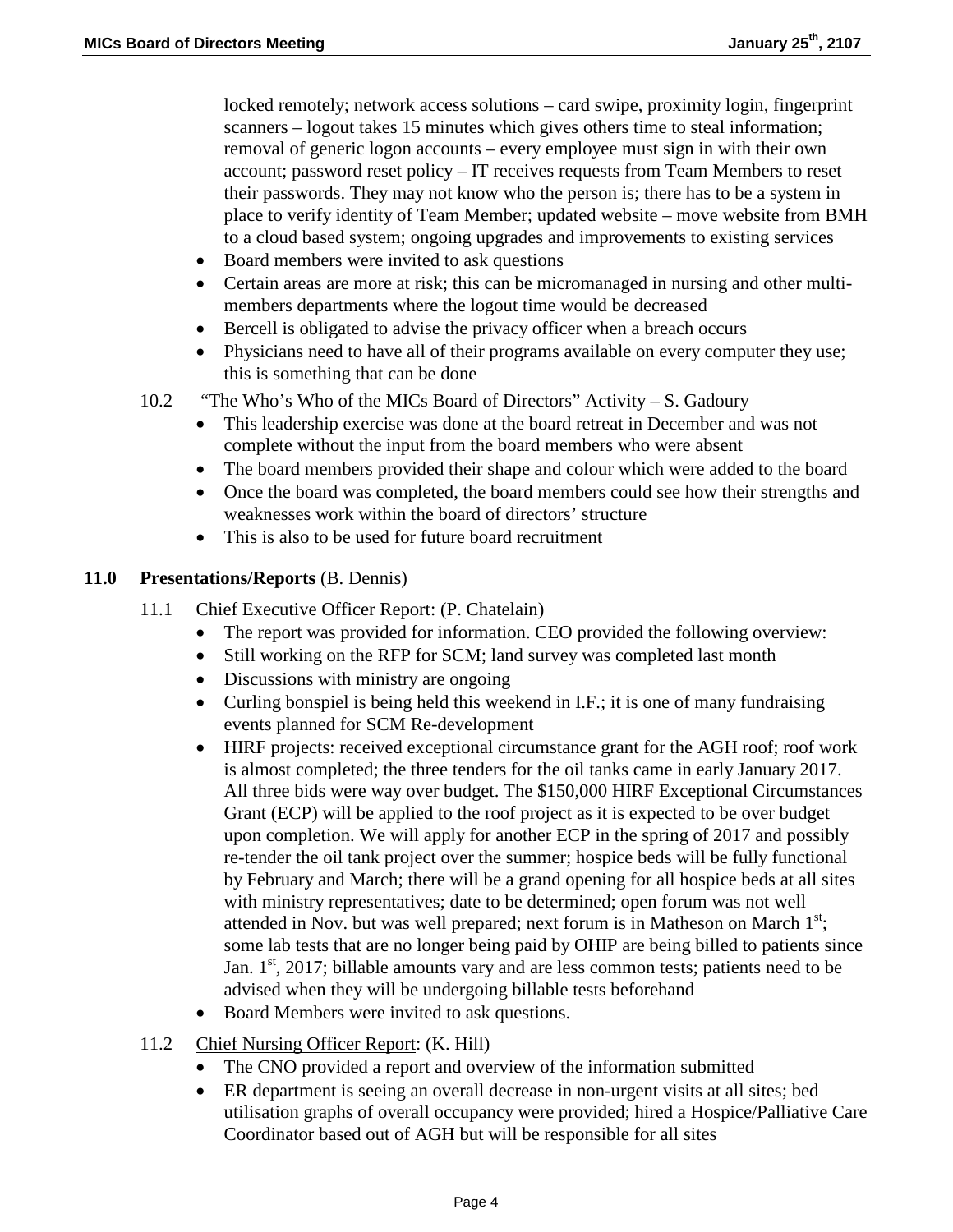- Behaviour Mental Health Response Specialist has been hired and will be based out of SCM; will provide in house behaviour support and geriatric mental health services: both positions were funded by the NELHIN.
- Board Members were invited to ask questions.
- 11.3 Chief of Staff Report: (Dr. Chiang)
	- The Chief of Staff provided a report on the following items:
	- Five second-year medical students doing placements at AGH and LMH
	- LMH and BMH have a full complement of physicians; one opening at AGH will be filled by Dr. Bruno in July 2017
	- Physicians will be attending an educational conference on Feb.  $3<sup>rd</sup>$ , 2017
	- MICs physicians will be developing their own MAID process; the AGH physicians are committed to providing the service. The law requires the physician to take responsibility for the care of the patient by providing MAID or referring the patient.
	- Bill 41 has been passed and is now law. This will give the Ministry of Health and Long-Term Care and the LHIN much more authority.
	- The ministry presented the same financial agreement to OMA again which was rejected by the physicians again.

## **12.0 LHIN / MOHLTC Business**

- $\bullet$  N/A
- **13.0 MICs Quality Committee**
	- $\bullet$  N/A
- **14.0 Site Business** (B. Dennis)
	- 14.1 Anson General Hospital:
		- $\bullet$  N/A
	- 14.2 Bingham Memorial Hospital:
		- $\bullet$  N/A
	- 14.3 Lady Minto Hospital:
		- $\bullet$  N/A

## **15.0 Partnership Business** (B. Dennis)

- 15.1 November 2016 Board Effectiveness Survey Results
	- 10 out of 15 surveys were submitted.
- 15.2 January Board Effectiveness Survey
	- The survey was emailed via Survey Monkey.
- 15.3 Board Retreat Survey Results
	- 6 out of 9 surveys were submitted
	- The SWOT was not completed due to low turnout
- 15.4 GOV-017.Travel Expense Policy
	- All the per diems can be combined with other meals now totalling \$55.00 per day. Receipts must still be submitted. These amounts will be for all regions. Dollar amounts were compared with other hospitals as well as the treasury. The MICs policy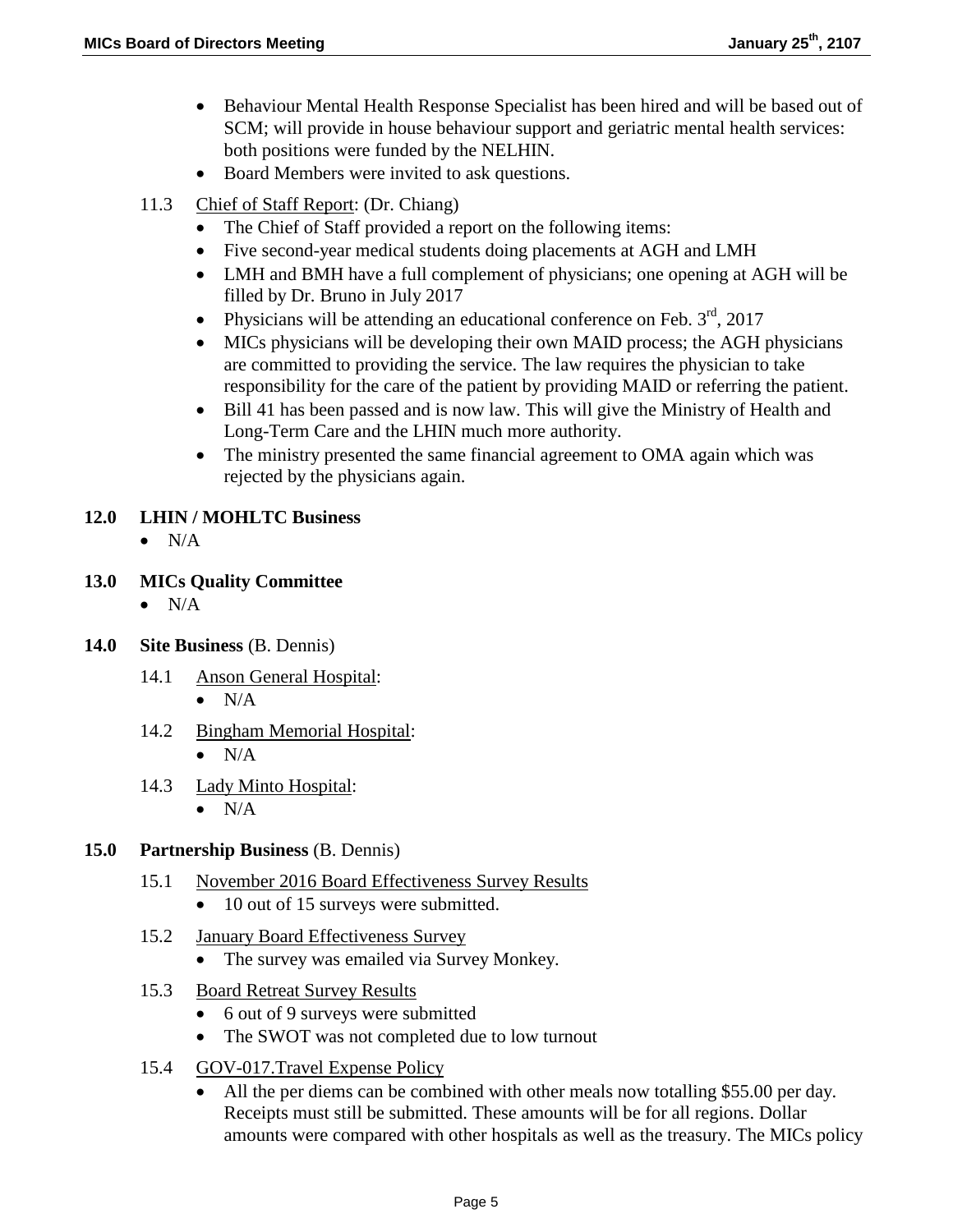is in line with other not-for-profit agencies. Remove "Outside OHA Region 1"

- Voting deferred until next board meeting
- 15.5 Revised GOV-018.Medical Assistance in Dying Policy
	- The policy was reviewed and revised by the MICs Board Governance Committee
	- This policy is an overarching board policy and will be followed by a medical policy and process to be developed by the Medical Advisory Committee
	- Changed "fifteen day reflection period" to "ten-day reflection period" as per the law
	- Third paragraph in the policy statement was revised to comply with the law
	- Motion to approve the policy as presented.

Moved by: I. Clarke Seconded by: L. Boucher

Be it resolved,

**THAT** the MICs Board of Directors approve the revised MAID policy as presented.

Carried.

- 15.6 Approval of GOV-019.Board Chair's Role and Responsibilities policy
	- Deferred
- 15.7 Approval of GOV-020.Board Director's Role and Responsibilities
	- Deferred
- 15.8 Approval of Dr. George Freundlich as Medical Director for Bingham Memorial Hospital

Moved by: D. Bender Seconded by: P. Michaud

Be it resolved,

**THAT** the MICs Board of Directors approve the appointment of Dr. George Freundlich as Medical Director for BMH as presented.

Carried.

- 15.9 Discussion regarding the size of the board
	- This was raised at the board retreat
	- Board discussed whether there is a need to increase the board and decided that it is not necessary
- **16.0 General Information / Questions** (B. Dennis)
	- $\blacksquare$  N/A
- **17.0 Next Meeting Date** (B. Dennis)
	- Wednesday, February  $22<sup>nd</sup>$ , 2017 at 6:00 p.m. (AGH Lead Site)
- **18.0 Generative Thinking** (B. Dennis)
	- $N/A$
- **19.0 In Camera**
	- 19.1 Motion to go in camera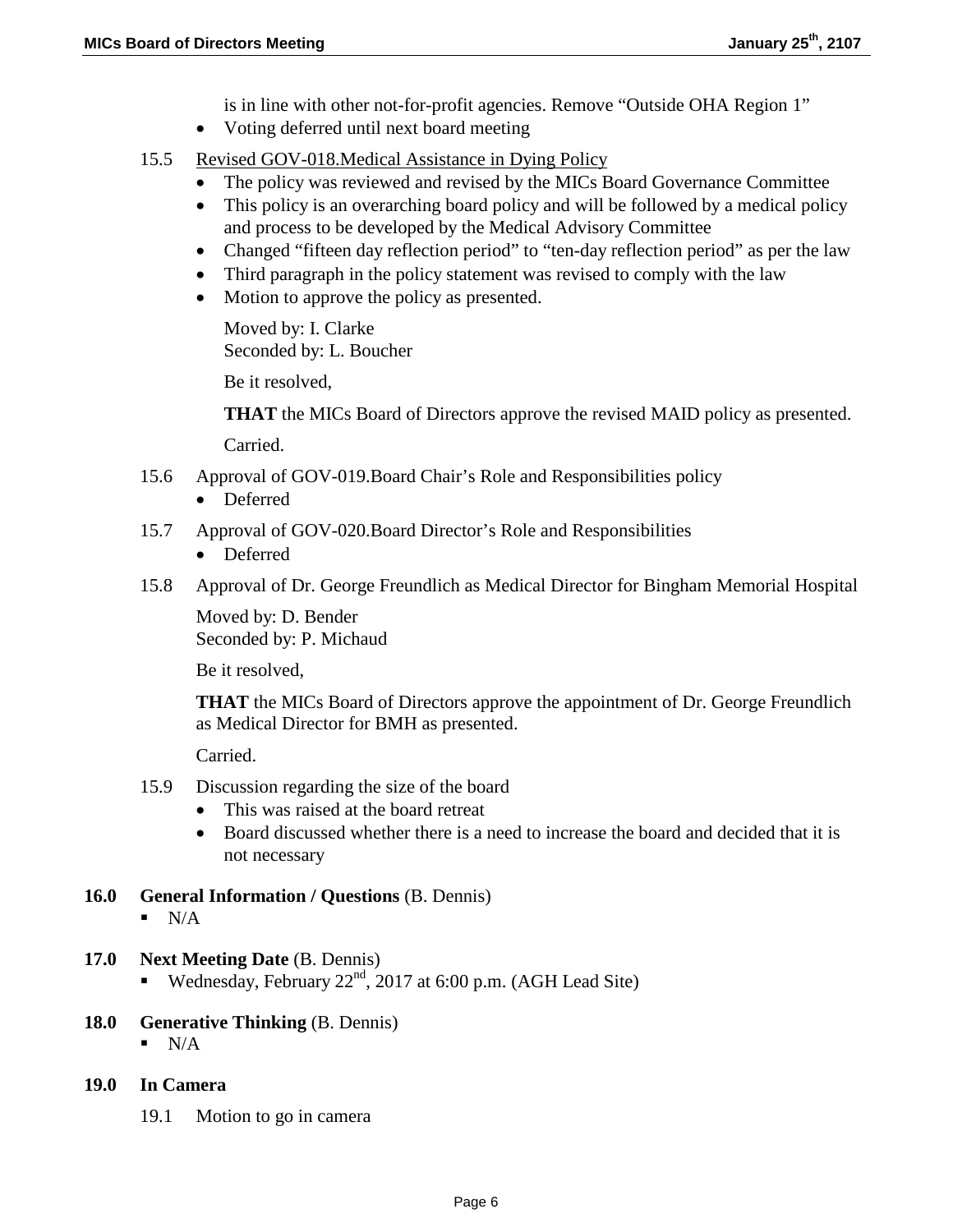Moved by: G. Chartrand Seconded by: D. Bender

- 19.2 2017-2018 Budget Summaries
- 19.3 Discussion on physicians' hospital privileges
- 19.4 Discussion of Chief of Staff Performance Appraisal
- 19.5 RFP for oil tanks at AGH
- 19.6 Review of CEO's goals
- 19.7 Motion to go out of in camera

Moved by: I. Clarke Seconded by: P. Michaud

### **20.0 Approval of 2017-2018 Budget Summaries**

**THAT** the MICs Board of Directors approve the 2017-2018 Budget Summaries for Bingham Memorial Hospital, Anson General Hospital and Lady Minto Hospital as presented.

Moved by: P. Dorff Seconded by: D. Bender

**THAT** the MICs Board of Directors approve that the \$205,000 in unspent funds from the former Senior Mental Health Program-psychogeriatric fund be redirected to Anson General Hospital to balance the 2016/2017 operating statement (\$100,000) and the 2017/2018 (\$105,000) operating budget.

Moved by: D. Bender Seconded by: G. Chartrand

## **21.0 Approval of Physician Hospital Privileges**

The directors held an *in camera* session. Following the session, the chair advised that the MICs Board of Directors reviewed three applications for hospital privileges and **UPON MOTION** duly proposed, seconded and carried unanimously, it was **RESOLVED** that:

Dr. Edward Jordan's hospital privileges as a locum tenens for Lady Minto Hospital only as long as there is sufficient back-up by another physician.

Moved by: J. Solomon Seconded by: G. Chartrand

Dr. Joanne Reid's hospital privileges as a locum tenens be approved based on the recommendation of the MICs Medical Advisory Committee.

Moved by: P. Michaud Seconded by: J. Edwards

Dr. Ahmed Farrag's hospital privileges in the locum tenens category be approved based on the recommendation of the MICs Medical Advisory Committee.

Moved by: I. Clarke